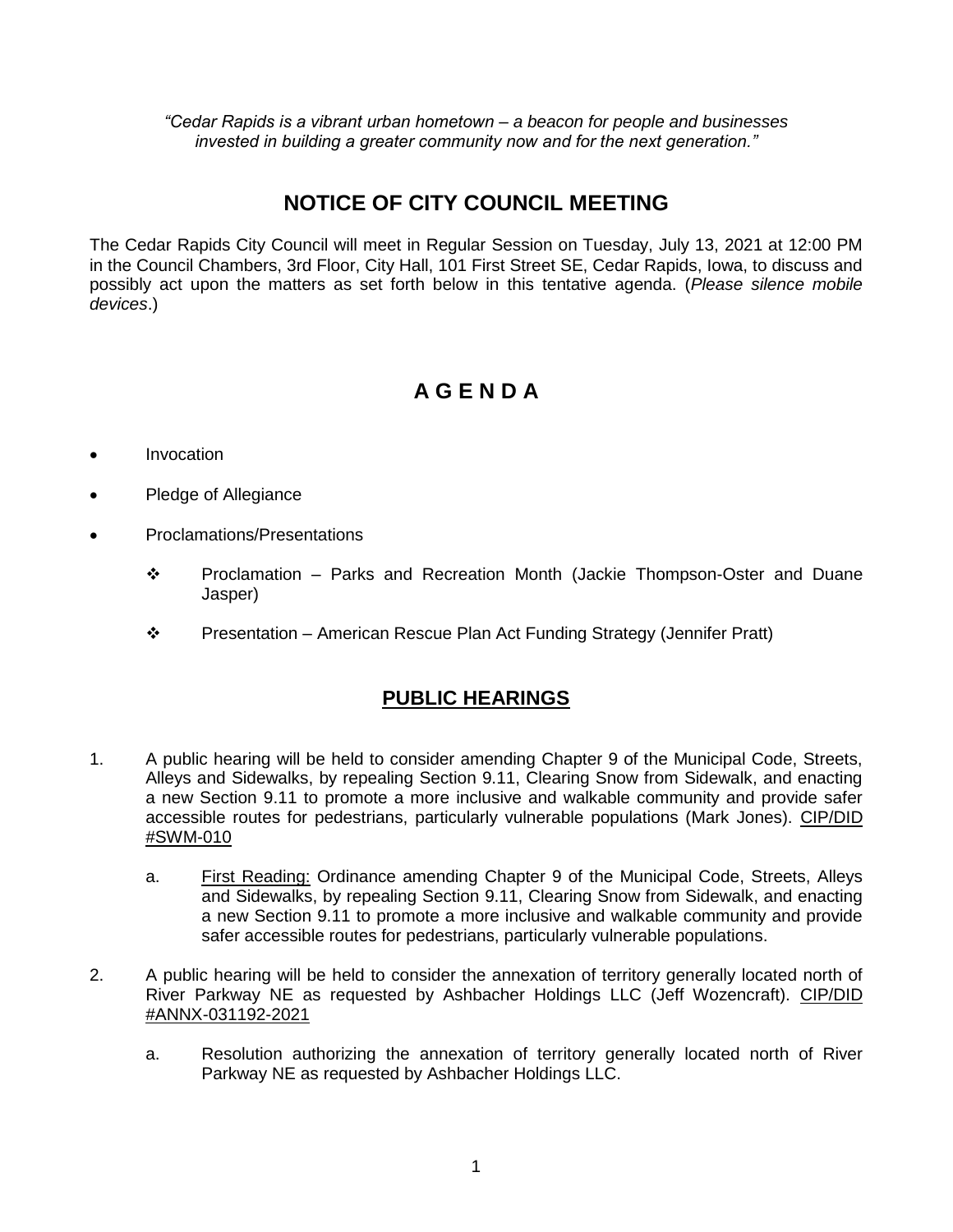- 3. A public hearing will be held to consider public comments regarding amendments to the Administrative Plan for the Community Development Block Grant and HOME Investment Partnership Programs (Sara Buck). CIP/DID #OB246513
	- a. Resolution adopting the proposed changes to the Administrative Plan for the Community Development Block Grant and HOME Investment Partnership Programs.
- 4. A public hearing will be held to consider the disposition of a City-owned vacant lot at 420 5th Avenue SW (Rita Rasmussen). CIP/DID #PRD-031573-2021
	- a. Resolution accepting a bid from Hau Nguyen in the amount of \$2,000 for a City-owned vacant lot at 420 5th Avenue SW.
- 5. A public hearing will be held to consider the proposed plans, specifications, form of contract and estimated cost for the 6th Street SW from 76th Avenue to 2,000' South project (estimated cost is \$4,010,000) (Tim Mroch). CIP/DID #301882-02
	- a. Resolution adopting plans, specifications, form of contract and estimated cost for the 6th Street SW from 76th Avenue to 2,000' South project.
- 6. A public hearing will be held to consider the proposed plans, specifications, form of contract and estimated cost for the 1st Street SE from 3rd Avenue SE to 5th Avenue SE Storm Sewer Improvements project (estimated cost is \$1,510,000) (Rob Davis). CIP/DID #3315510-66
	- a. Resolution adopting plans, specifications, form of contract and estimated cost for the 1st Street SE from 3rd Avenue SE to 5th Avenue SE Storm Sewer Improvements project.
- 7. A public hearing will be held to consider the proposed plans, specifications, form of contract and estimated cost for the Cedar Lake North Shore and Levee Construction project (estimated cost is \$20,840,000) (Rob Davis). CIP/DID #3314510-20
	- a. Resolution adopting plans, specifications, form of contract and estimated cost for the Cedar Lake North Shore and Levee Construction project.
- 8. A public hearing will be held to consider the proposed plans, specifications, form of contract and estimated cost for the NCSML Floodwall and 16th Avenue SW Road Gate project (estimated cost is \$7,900,000) (Rob Davis). CIP/DID #3313520-30
	- a. Resolution adopting plans, specifications, form of contract and estimated cost for the NCSML Floodwall and 16th Avenue SW Road Gate project.
- 9. A public hearing will be held to consider the proposed plans, specifications, form of contract and estimated cost for the Jones Park Restroom Facility project (estimated cost is \$270,000) (Steve Krug). CIP/DID #PUR0621-317
	- a. Resolution adopting plans, specifications, form of contract and estimated cost for the Jones Park Restroom Facility project.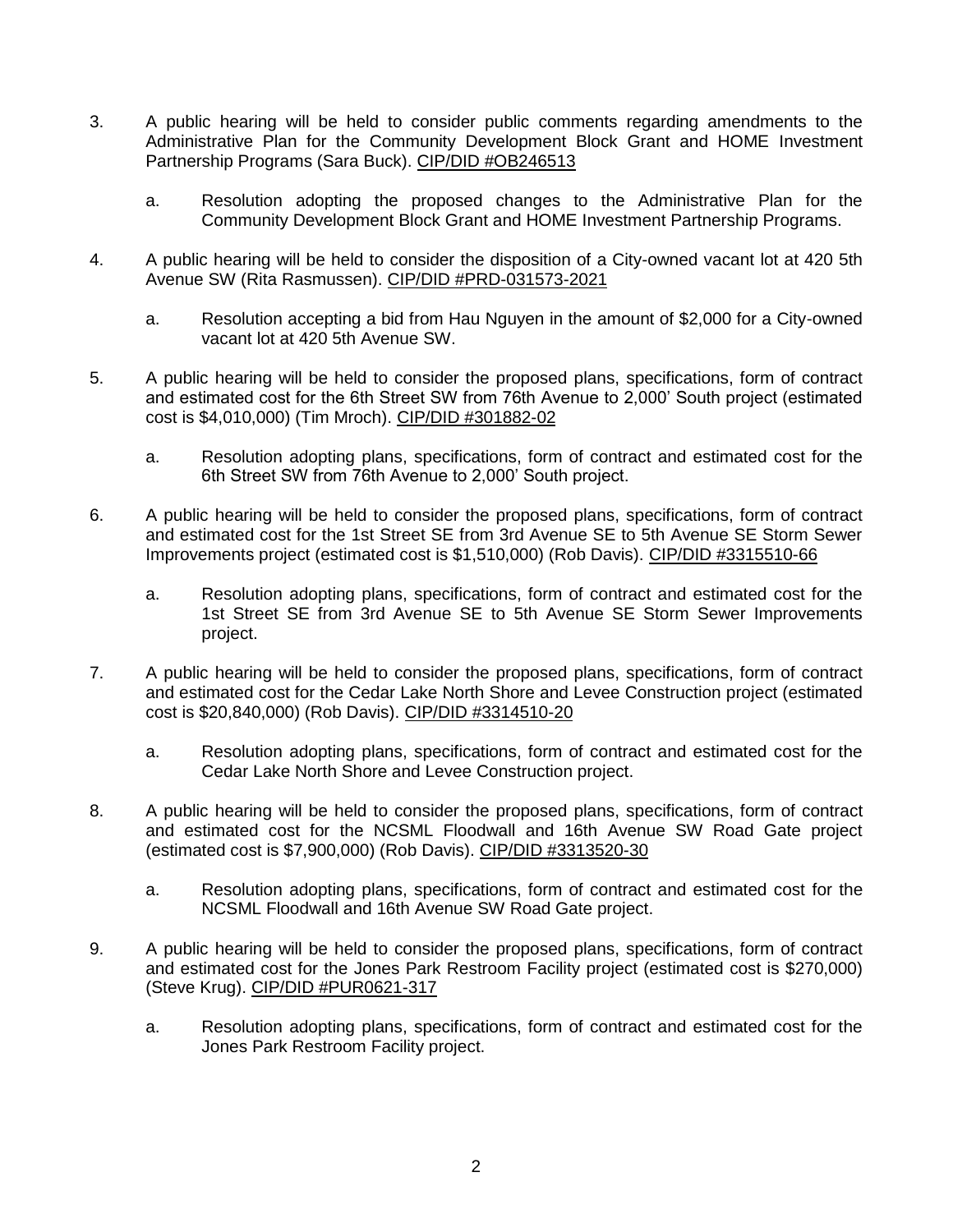### **PUBLIC COMMENT**

*This is an opportunity for the public to address the City Council on any subject pertaining to Council action scheduled for today. If you wish to speak, place your name on the sign-up sheet on the table outside the Council Chambers and approach the microphone when called upon.*

## **MOTION TO APPROVE AGENDA**

## **CONSENT AGENDA**

*These are routine items, some of which are old business and some of which are new business. They will be approved by one motion without individual discussion unless Council requests that an item be removed for separate consideration.*

- 10. Motion to approve the minutes.
- 11. Resolution requesting an election be held on November 2, 2021 to extend the Local Option Sales and Services Tax to fund street maintenance, repair, construction, and reconstruction work in Cedar Rapids for an additional 10 years. CIP/DID #OB913282
- 12. Resolution authorizing the Finance Director to restrict the current and future fund balances of a new special revenue fund, Fire Donations. CIP/DID #FIN2021-20
- 13. Preliminary resolution for the replacement of sanitary sewer services within the public right-ofway in connection with the 2022 Sanitary Sewer Service Replacement project. CIP/DID #6550043-00
- 14. Resolution of Support for a Workforce Housing Tax Credit Program application by ArtTech Village II in New Bo, LLC for a housing redevelopment project at 455 16th Avenue SE and amending the project term sheet. CIP/DID #CD-0019-2016
- 15. Resolution of Support for a Workforce Housing Tax Credit Program application by 6020 Rockwell, LLC for a housing project at 6020 Rockwell Drive NE and authorizing local match funds through the City's Local Match – Economic Development Program. CIP/DID #URTE-0046-2021
- 16. Resolution of Support for a Workforce Housing Tax Credit Program application by Abode Construction, Inc. for a housing project at 1500-1524 Petrus Drive NE and authorizing local match funds through the City's Local Match – Economic Development Program. CIP/DID #URTE-0048-2021
- 17. Resolution of Support for a Workforce Housing Tax Credit Program application by Ginko Ridge LLC for a housing project at 2424 18th Street SW and authorizing local match funds through the City's Local Match – Economic Development Program. CIP/DID #URTE-0047-2021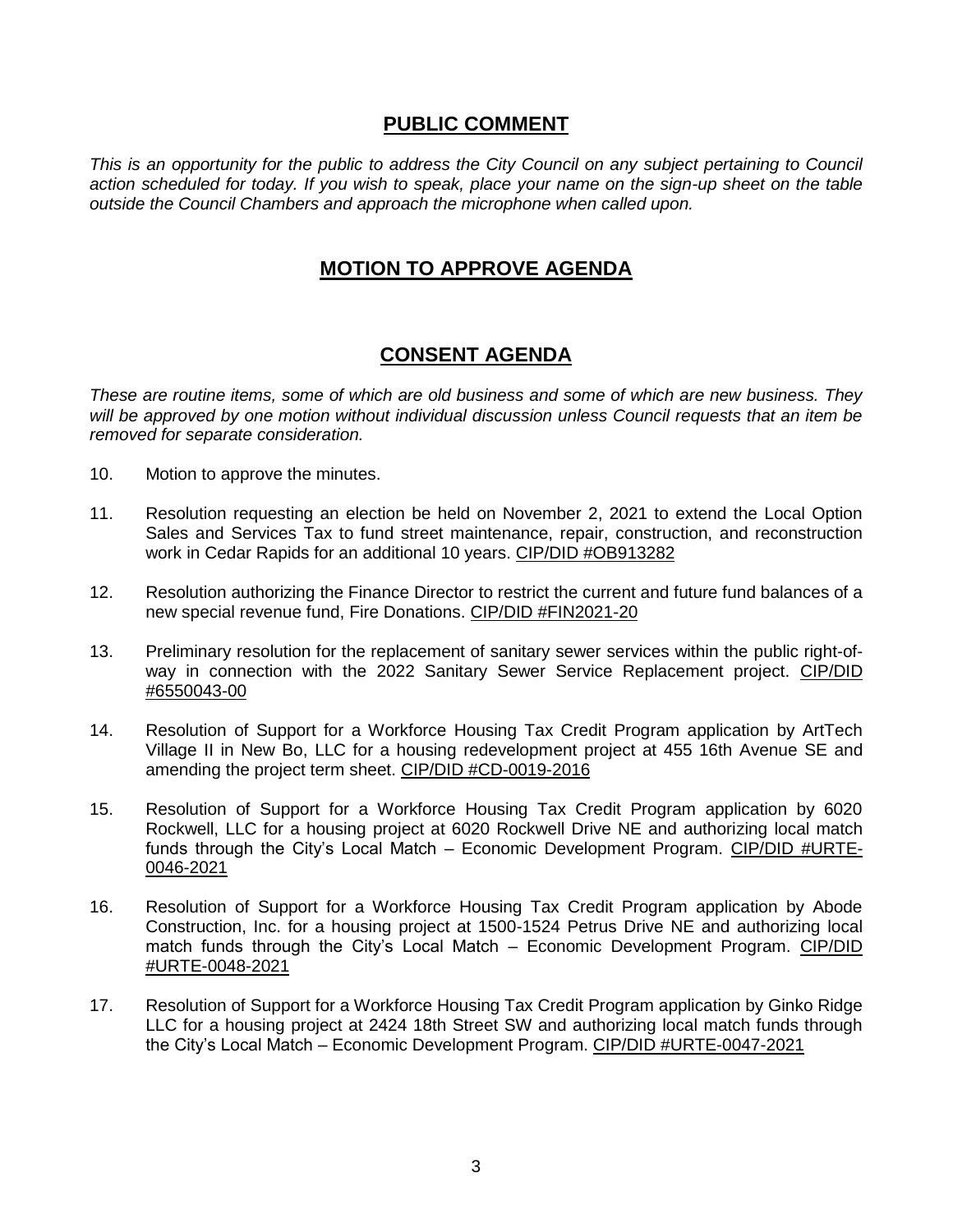- 18. Resolution of Support for a Workforce Housing Tax Credit Program application by Gutschmidt Properties, Inc. for a scattered site housing redevelopment in the Northwest Neighborhood and authorizing local match funds through the City's Local Match – Economic Development Program. CIP/DID #TIF-0061-2021
- 19. Resolution of Support for a Workforce Housing Tax Credit Program application by Modern Home Builders LLC for a housing project along Hamilton Street SW between 16th Avenue and 17th Avenue and authorizing local match funds through the City's Local Match – Economic Development Program. CIP/DID #TIF-0060-2021
- 20. Resolution of Support for a Workforce Housing Tax Credit Program application by OFB, LLC for a housing redevelopment project at the southwest corner of 10th Avenue and 5th Street SE and authorizing local match funds through the City's Local Match – Economic Development Program. CIP/DID #TIF-0062-2021
- 21. Resolution of Support for a Workforce Housing Tax Credit Program application by Rose Cottage Villas LC for a housing development project along Prairie View Lane SW and authorizing local match funds through the City's Local Match – Economic Development Program. CIP/DID #TIF-0063-2021
- 22. Resolution of Support for a Workforce Housing Tax Credit Program application by SLE Iowa Building, LC for an adaptive reuse and historic preservation project at 221 4th Avenue SE and authorizing local match funds through the City's Local Match – Economic Development Program. CIP/DID #TIF-0065-2021
- 23. Resolution of Support for a Workforce Housing Tax Credit Program application by The Palmer Building, LC for an adaptive reuse and historic preservation project at 411 1st Avenue SE and authorizing local match funds through the City's Local Match – Economic Development Program. CIP/DID #TIF-0064-2021
- 24. Resolution setting a public hearing for July 27, 2021 to consider the vacation of public ways and grounds for a 0.486-acre parcel of City-owned right-of-way between 8th Street NW and the future 6th Street NW extension. CIP/DID #ROWV-031989-2021
- 25. Resolution setting a public hearing for August 10, 2021, consultation with affected taxing agencies and referral to the City Planning Commission for a report and recommendation on the proposed Amendment No. 1 to the Urban Renewal Plan for the American Prairie Urban Renewal Area. CIP/DID #TIF-0049-2020
- 26. Resolution setting a public hearing for August 10, 2021, consultation with affected taxing agencies and referral to the City Planning Commission for a report and recommendation on the proposed Amendment No. 3 to the Urban Renewal Plan for the Commerce Park Urban Renewal Area. CIP/DID #TIF-0021-2018
- 27. Resolution setting a public hearing for August 24, 2021 to consider establishment of an Urban Revitalization Area for property at 1203 Rockford Road SW as requested by Cobra Metals, LLC. CIP/DID #URTE-0045-2021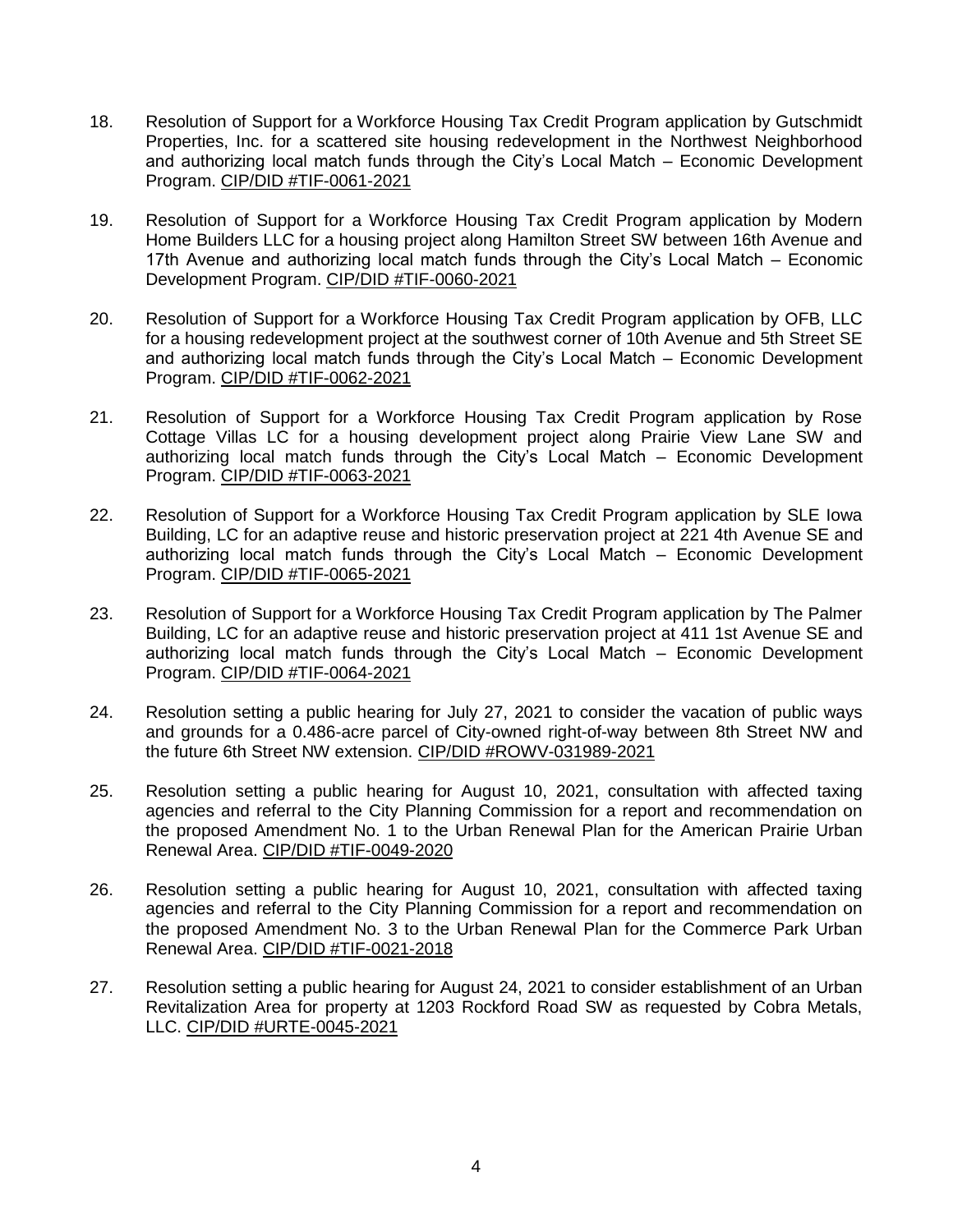- 28. Motions setting public hearing dates for:
	- a. July 27, 2021 to consider a change of zone for property at 812 Ellis Boulevard NW from U-VR, Urban Village Residential District, to U-VG, Urban Village General District, as requested by Father Filtered, LLC and Paul Desmond. CIP/DID #RZNE-032086- 2021
	- b. July 27, 2021 to consider a change of zone for property at 511 16th Avenue SW from T-R1, Traditional Residential Single Unit District, to T-MC, Traditional Mixed Use Center District, as requested by LK Properties, LLC. CIP/DID #RZNE-032083-2021
	- c. July 27, 2021 to consider a change of zone for property at 810 9th Avenue SE from U-NG, Urban Neighborhood General District, to U-MF, Urban Medical Flex District, as requested by Mercy Medical Center. CIP/DID #RZNE-032086-2021
	- d. July 27, 2021 to consider removing a requirement for a conservation easement on property located west of Highway 100 and north of Property Lane SE as requested by Indian Creek Nature Center. CIP/DID #RZNE-032069-2021
- 29. Motions setting public hearing dates and directing publication thereof, filing plans and/or specifications, form of contract and estimated cost, advertising for bids by posting notice to bidders as required by law, and authorizing City officials or designees to receive and open bids and publicly announce the results for:
	- a. July 27, 2021 A Street SW from 1st Street to Bowling Street Sanitary Sewer Lining project (estimated cost is \$3,220,000). CIP/DID #6550077-02
	- b. July 27, 2021 Ellis Golf Course Clubhouse project (estimated cost is \$2,100,000). **(Derecho)** CIP/DID #PUR0521-286
- 30. Motion assessing a civil penalty for violation of State Code regarding the sale of alcohol to minors against:
	- a. Old Marion Rd BP, 1120 Old Marion Road NE (first offense \$500). CIP/DID #LIQR004668-03-2020
- 31. Motion approving the beer/liquor/wine applications of: CIP/DID #OB1145716
	- a. BP On 1st, 2824 1st Avenue NE.
	- b. Brucemore, 2160 Linden Drive SE (5-day license for an event).
	- c. Casey's General Store #2767, 3434 1st Avenue NE.
	- d. Checkers Tavern & Eatery, 3120 6th Street SW.
	- e. Echo Pine Designs, 1301 3rd Street SE (new native wine).
	- f. Gilligan's, 912 1st Avenue NW.
	- g. Hy-Vee C-Store #3, 2300 Bowling Street SW.
	- h. Hy-Vee C-Store #5, 1440 32nd Street NE (new changing to class E liquor).
	- i. Hy-Vee Food Store #1, 1843 Johnson Avenue NW (5-day license for an event at Collins Community Credit Union, 1005 Blairs Ferry Road NE).
	- j. Imon Ice Arena, 1100 Rockford Road SW.
	- k. Los Compadres Mexican Bar & Grill, 448 33rd Avenue SW.
	- l. McGrath Amphitheatre Cedar Rapids, 475 1st Street SW (14-day license for events).
	- m. Moose McDuffy's, 834 1st Avenue NE (new new ownership).
	- n. Siamville Thai Cuisine, 3635 1st Avenue SE.
	- o. St. Jude's Sweet Corn Festival, 50 Edgewood Road NW (5-day license for an event).
	- p. Starlite Room, 3300 1st Avenue NE.
	- q. Taj Mahal Cuisine of India, 3939 Center Point Road NE.
	- r. Taste of India, 1060 Old Marion Road NE (new new ownership).
	- s. Vineria Wine Shop, 264 Blairs Ferry Road NE.
	- t. Whiskey Jo's Pub & Grub, 4617 J Street SW.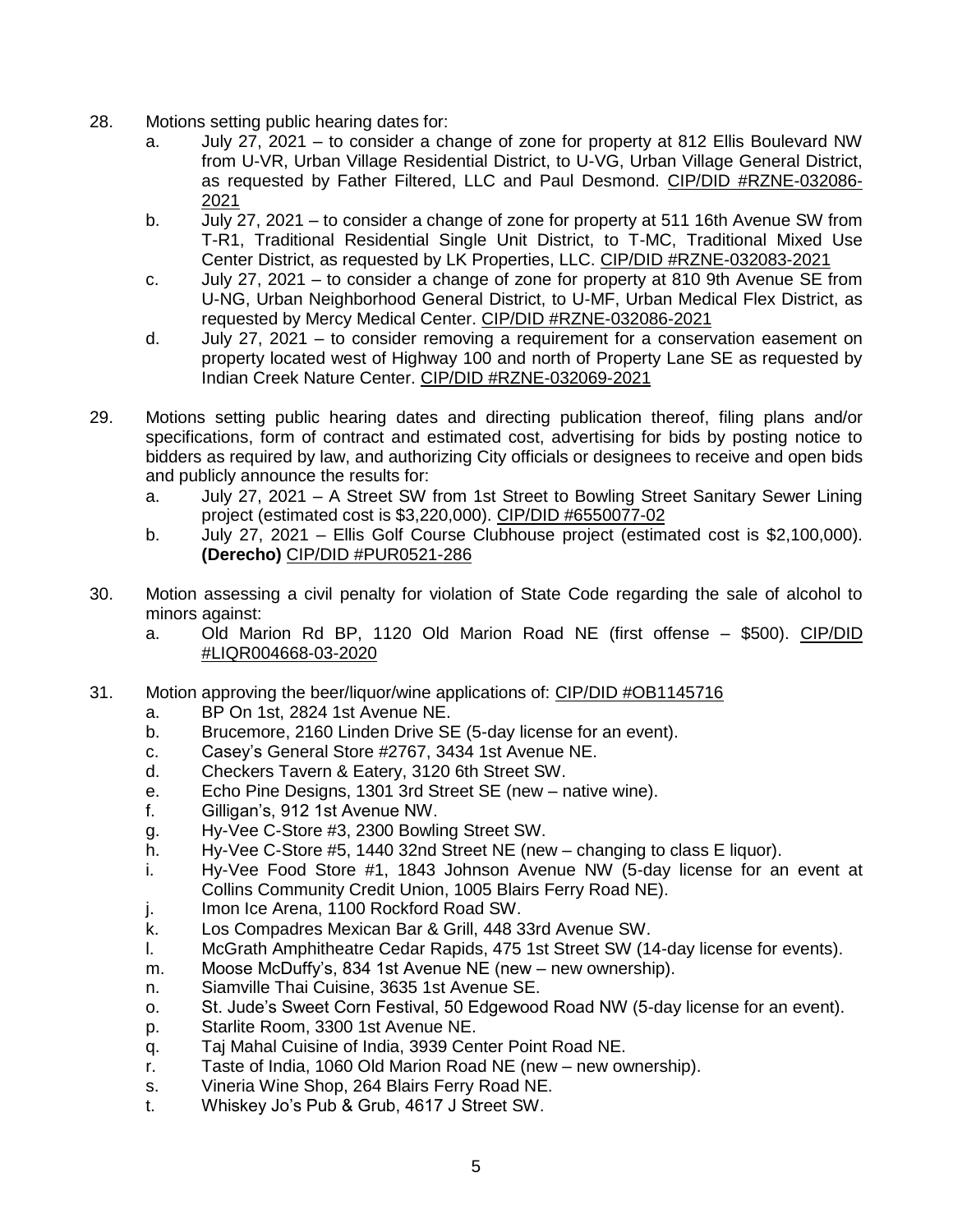- 32. Resolutions approving:
	- a. Payment of bills. CIP/DID #FIN2021-01
	- b. Payroll. CIP/DID #FIN2021-02
- 33. Resolutions appointing and thanking the following individuals:
	- a. Appointing Brandon Jackson (effective through June 30, 2023) to the Cedar Rapids Wellbeing Advisory Committee. CIP/DID #CM001-16
	- b. Appointing Rita Rasmussen (effective through December 31, 2022) to the Corridor Metropolitan Planning Organization. CIP/DID #OB542014
	- c. Vote of thanks to Jen Winter for serving as a member and to Jasmine Almoayyed for serving as an alternate representative on the Corridor Metropolitan Planning Organization. CIP/DID #OB542014
	- d. Vote of thanks to James Hobart for serving on the Mechanical Board of Appeals. CIP/DID #OB572849
- 34. Resolutions approving the special event applications for:
	- a. Community Block Party (includes road closures) on July 17, 2021. CIP/DID #SPEC-011472-2021
	- b. Need a Pizza and Beer Run (includes road closures) on July 25, 2021. CIP/DID #SPEC-011908-2021
	- c. Solidarity Ride Celebration (includes road closures) on July 31, 2021. CIP/DID #SPEC-012039-2021
- 35. Resolutions approving assessment actions:
	- a. Intent to assess Solid Waste and Recycling cleanup costs nine properties. CIP/DID #SWM-011-21
	- b. Levy assessment Solid Waste and Recycling cleanup costs 27 properties. CIP/DID #SWM-006-21
	- c. Levy assessment Solid Waste and Recycling delinquent weed mowing charges 11 properties. CIP/DID #FIN2021-07
	- d. Intent to assess Water Division delinquent municipal utility bills 35 properties. CIP/DID #WTR071321-01
	- e. Levy assessment Water Division delinquent municipal utility bills 10 properties. CIP/DID #WTR052521-01
	- f. Levy assessment Water Division delinquent municipal utility bills eight properties. CIP/DID #WTR060821-01
- 36. Resolutions accepting projects, approving Performance Bonds and authorizing final payments:
	- a. 1st Avenue E Between 2nd Street and 5th Street Pedestrian Crossing Upgrade project, Change Order No. 7 deducting the amount of \$113,288.26, final payment in the amount of \$79,550.02 and 4-year Performance Bond submitted by Boomerang Corp. (original contract amount was \$1,606,731.20; total contract amount with this amendment is \$1,591,000.47). CIP/DID #3012078-01
	- b. 11th Street NW North of M Avenue Detention Basin project, final payment in the amount of \$1,985.96 and 4-year Performance Bond submitted by Boomerang Corp. (original contract amount was \$797,627.20; final contract amount is \$794,382.94). CIP/DID #304427-03
	- c. FY 2021 Tree and Vegetation Removal Project, final payment in the amount of \$10,394.83 and 4-year Performance Bond submitted by Chris Jones Trucking (original contract amount was \$275,541.50; final contract amount is \$207,896.55). CIP/DID #301990-22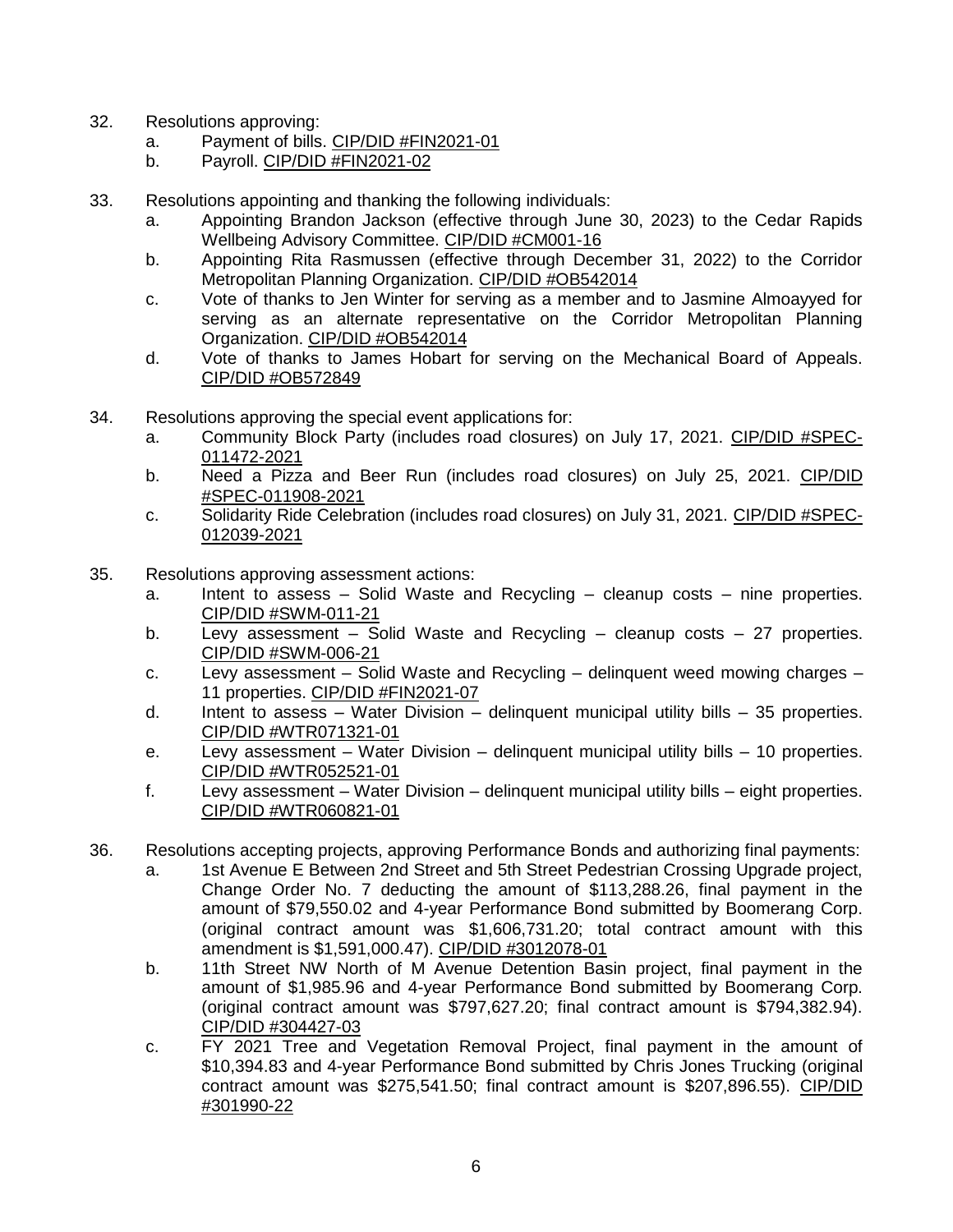- d. FY20 Internal Inspection of Large Diameter Sanitary Sewer project, final payment in the amount of \$3,719.27 and 4-year Performance Bond submitted by Infra-Track, Inc. (original contract amount was \$149,310.35; final contract amount is \$74,385.45). CIP/DID #6550048-02
- e. Prairie Creek West of 6th Street SW to J Street SW Sanitary Sewer Improvements project, Change Order No. 13 deducting the amount of \$702,893.80, final payment in the amount of \$85,428.64 and 4-year Performance Bond submitted by Langman Construction, Inc. (original contract amount was \$10,633,115.50; final contract amount is \$10,098,191.19). CIP/DID #655028-13
- f. 11th Avenue SE West of 23rd Street Sanitary Sewer Repair project, final payment in the amount of \$8,886.26 and 4-year Performance Bond submitted by Midwest Concrete, Inc. (original contract amount was \$165,665.15; final contract amount is \$177,725.11). CIP/DID #6550090-01
- g. 1st Avenue E from 6th Street to 10th Street MedQuarter Parkway Improvements project, Change Order No. 7 deducting the amount of \$11,725.53, final payment in the amount of \$85,018.48 and 4-year Performance Bond submitted by Pirc-Tobin Construction, Inc. (original contract amount was \$1,647,348.60; final contract amount is \$1,700,369.65). CIP/DID #321554-02
- h. Water Administration Building ADA Compliance project, final payment in the amount of \$21,186.89 and 2-year Performance Bond submitted by Tricon General Construction, Inc. (original contract amount was \$307,020; final contract amount is \$423,737.86). CIP/DID #PUR1118-105
- i. WPC Cryogenic Plant Miscellaneous Improvements project, final retainage payment in the amount of \$130,972.70 and 2-year Performance Bond submitted by WRH, Inc. (original contract amount was \$4,170,300; final contract amount is \$4,203,412.74). CIP/DID #615206-02
- 37. Resolutions approving final plats:
	- a. 380 Commerce First Addition for land located south of 76th Avenue SW and east of 6th Street SW. CIP/DID #FLPT-031926-2021
	- b. Maple Grove Elementary First Addition for land located north of Crestwood Drive NW and west of Edgewood Road NW. CIP/DID #FLPT-031481-2021
- 38. Resolutions approving actions regarding purchases, contracts and agreements:
	- a. Agreement with Heartland Strategies, LLC in an amount not to exceed \$85,000 for state lobbying services through June 30, 2022. CIP/DID #OB259069
	- b. Amendment No. 1 to renew the contract with Janda Motor Services for motor repair services for various City departments for an annual amount not to exceed \$100,000 (original contract amount was \$100,000; renewal contract amount is \$100,000). CIP/DID #PUR0520-196
	- c. Contract with Emergent + Novak Design Group for architectural services for the Community Resource Center for the Community Development Department for an amount not to exceed \$296,400. CIP/DID #PUR0321-257
	- d. Amendment No. 2 to the contract with Boomerang Corp. for mulch hauling for the Engineering Division to increase volume for an amount not to exceed \$2,500,000 (original contract amount was \$9,200,000; total contract amount with this amendment is \$11,700,000). **(Derecho)** CIP/DID #PUR0920-068
	- e. Amendment No. 3 to the contract with DebrisTech, LLC for debris monitoring for the Engineering Division to increase the scope of services for an amount not to exceed \$3,000,000 (original contract amount was \$500,000; total contract amount with this amendment is \$9,000,000). **(Derecho)** CIP/DID #PUR0820-042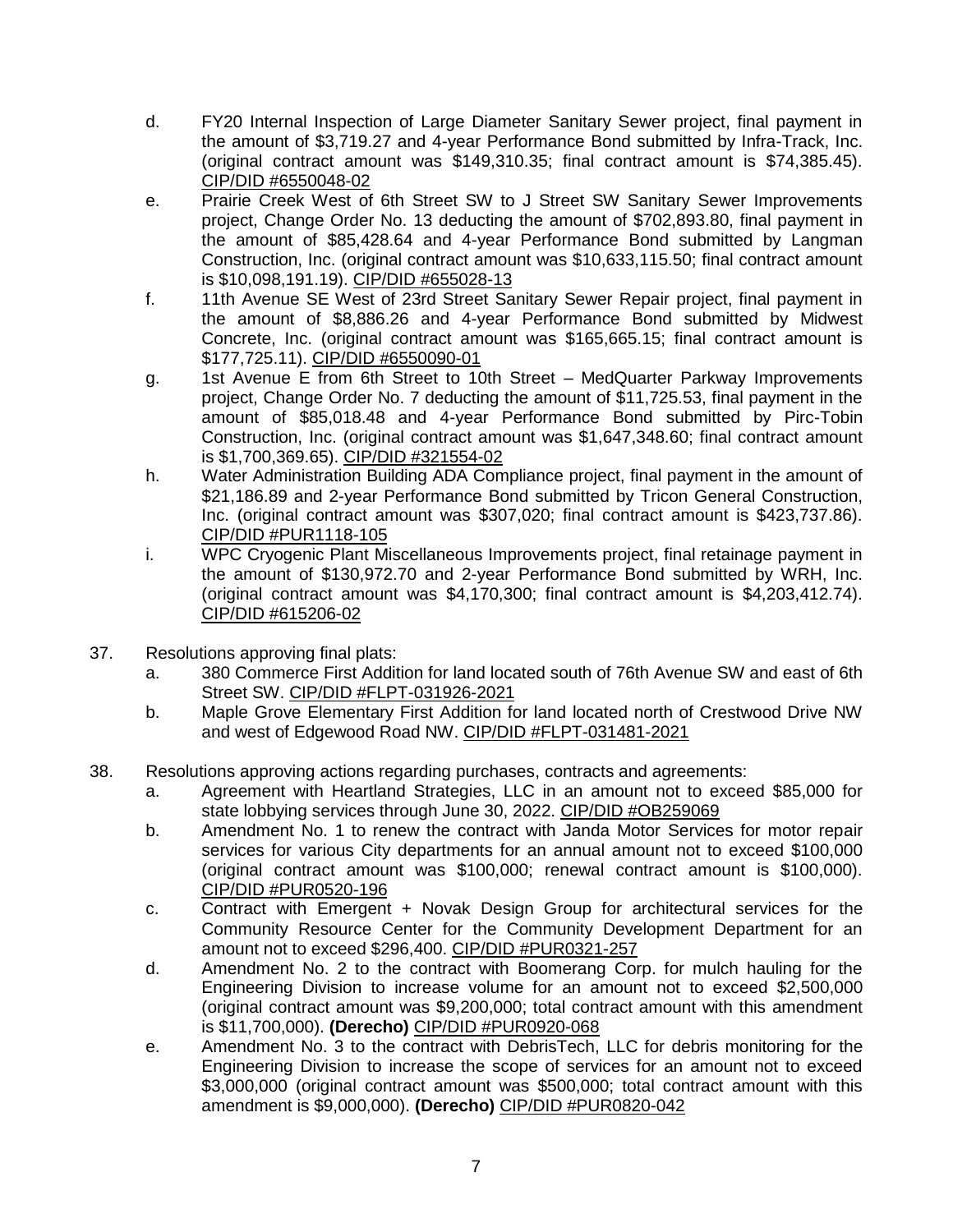- f. Amendment No. 2 to the contract with Jamey Flannery Trucking, LLC for tree debris collection and disposal for the Engineering Division to increase volume for an amount not to exceed \$1,300,000 (original contract amount was \$8,500,000; total contract amount with this amendment is \$18,300,000). **(Derecho)** CIP/DID #PUR0820-040
- g. Amendment No. 2 to the contract with ProSource Technologies, LLC for right of way acquisition support services for the Engineering Division for additional services for an amount not to exceed \$75,000 (original contract amount was \$175,000; total contract amount with this amendment is \$325,000). CIP/DID #PUR0120-157
- h. Amendment No. 3 to the contract with TFR Enterprises, Inc. for grinding of trees for the Engineering Division to increase volume for an amount not to exceed \$1,000,000 (original contract amount was \$2,500,000; total contract amount with this amendment is \$11,000,000). **(Derecho)** CIP/DID #PUR0920-077
- i. Fleet Services Division purchase of a cab and chassis with dump body from Lynch Ford Chevrolet in the amount of \$52,499. CIP/DID #PUR0621-320
- j. Amendment No. 22 to extend the contract with Willett Hofmann & Associates Inc. for architectural design services for ADA compliance at various City facilities and to add services for an amount not to exceed \$7,455 (original contract amount was \$156,580; total contract amount with this amendment is \$346,310). CIP/DID #PUR1216-135
- k. Amendment No. 1 to renew the contract with Capital Sanitary for the Citywide janitorial supply program for two years for an annual amount not to exceed \$200,000. CIP/DID #PUR0119-147
- l. Information Technology Department purchase of PeopleSoft Financials software maintenance and support from Mythics for an amount not to exceed \$100,000. CIP/DID #IT2022-001
- m. Maintenance Agreement with Intergraph Corp. in the amount of \$175,394.72 for the Joint Communications Agency's computer-aided dispatch system through June 30, 2022. CIP/DID #OB669723
- n. Fleet Services Division purchase of two Leach refuse truck bodies and associated systems from Kilburg Equipment LLC for use by the Solid Waste and Recycling Division in the amount of \$201,536. CIP/DID #FLT077
- o. Amendment No. 2 to renew the contract with Horizons A Family Service Alliance for after-hours transit service for the Transit Division for an annual amount not to exceed \$296,568. CIP/DID #PUR1219-128
- p. Amendment No. 6 to the contract with Viking Chemical Company for phosphoric acid 75 percent bulk liquid for the Water Pollution Control Facility to increase volume and per-pound price in the amount of \$36,000 (original contract amount was \$84,000; total contract amount with this amendment is \$120,000). CIP/DID #PUR1016-064
- q. Contract with Advance Builders Corporation for tower roof replacement at the J Avenue Water Treatment Plant for the Utilities Department in the amount of \$67,000. CIP/DID #PUR0521-312
- r. Contract with Ferguson Waterworks for large meters and ancillary items for the Water Division for an annual amount not to exceed \$470,000. CIP/DID #PUR0621-335
- s. Professional Services Agreement with Shive-Hattery, Inc. for an amount not to exceed \$540,640 for design services in connection with the 35th Street NE from Oakland Road to F Avenue Pavement Reconstruction project. **(Paving for Progress)** CIP/DID #3012336-01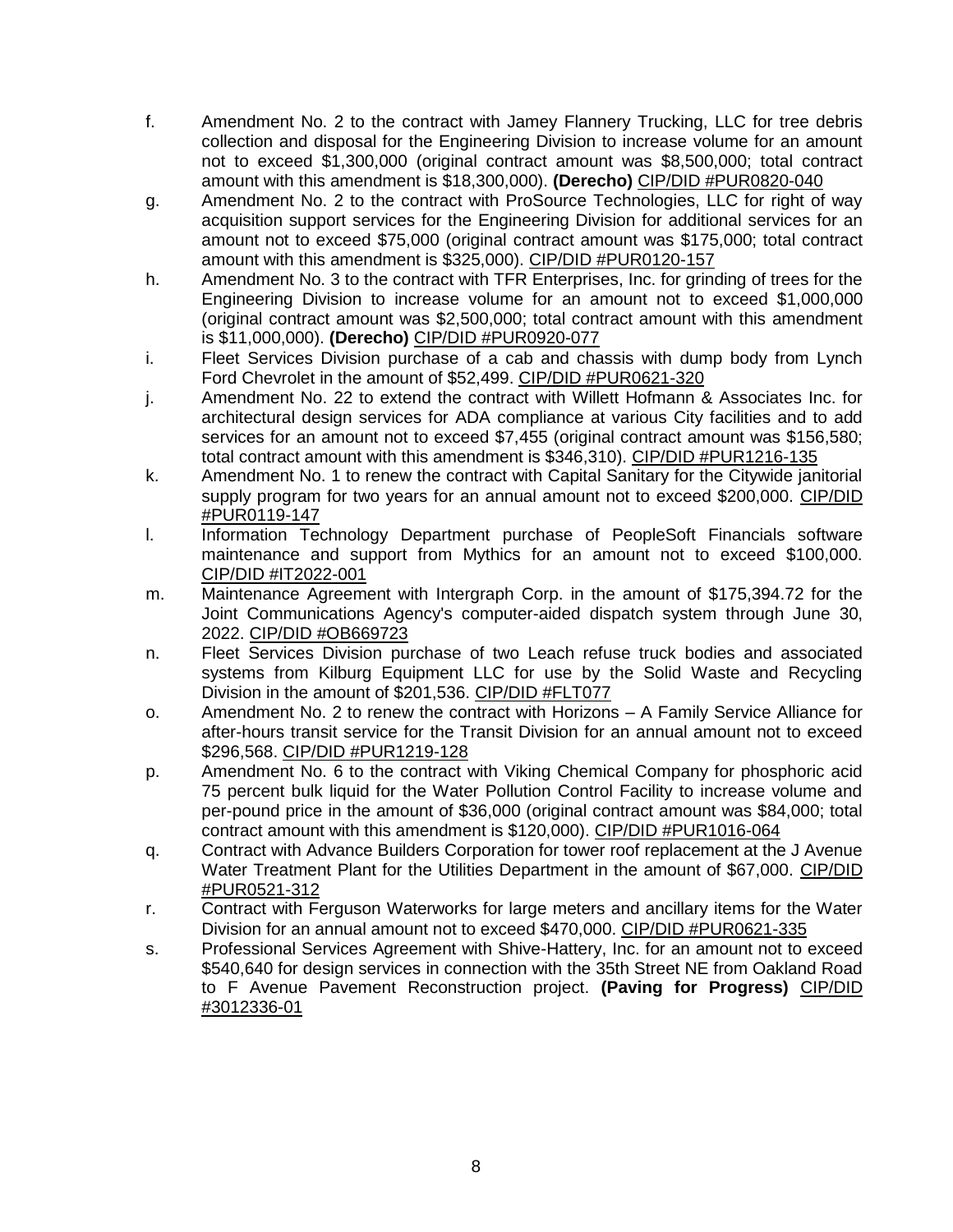- t. Change Order No. 10 in the amount of \$106,312.14 with Boomerang Corp. for the IA 922 from approximately 300' south of 27th Street to 34th Street, 27th Street from A Avenue NE to approximately 250' east of IA 922, 29th Street from Franklin Avenue NE to approximately 200' east of IA 922, CeMar Trail 29th Street NE to Marion City Limit project (original contract amount was \$7,977,886.90; total contract amount with this amendment is \$8,482,958.82). CIP/DID #301240-11
- u. Change Order No. 2 in the amount of \$154,166.99 with Boomerang Corp. for the Oakland Road NE and Old Marion Road NE from Center Street to Regent Street Pavement Reconstruction project (original contract amount was \$4,848,174.70; total contract amount with this amendment is \$5,012,815.69). **(Paving for Progress)** CIP/DID #3012148-08
- v. Change Order No. 5 in the amount of \$12,553.20 with Boomerang Corp. for the Shaver Road NE Bridge Demolition project (original contract amount was \$2,275,279.40; total contract amount with this amendment is \$2,589,572.17). CIP/DID #3314510-50
- w. Change Order No. 9 in the amount of \$100,759.03 with BWC Excavating, LC for the Williams Boulevard SW Improvements from West Corporate Limit to 16th Avenue SW project (original contract amount was \$5,780,118.10; total contract amount with this amendment is \$6,336,571.12). CIP/DID #301968-03
- x. Change Order No. 2 in the amount of \$8,292.27 with Eastern Iowa Excavating & Concrete, LLC for the Storm Inlet Safety Improvements – Phase 1B project (original contract amount was \$107,745.50; total contract amount with this amendment is \$120,450.27). CIP/DID #304429-08
- y. Change Order No. 6 in the amount of \$135,163.50 with Iowa Civil Contracting, Inc. for the Bowling Street SW from 50th Avenue to Wilson Avenue Pavement Rehabilitation and Lane Conversion project (original contract amount was \$1,977,451.78; total contract amount with this amendment is \$2,248,770.63). **(Paving for Progress)** CIP/DID #3012310-02
- z. Change Order No. 3 in the amount of \$3,736.03 with McComas-Lacina Construction LC for the ADA Compliance – NW Quadrant Parks Improvements project (original contract amount was \$863,000; total contract amount with this amendment is \$1,059,036.56). CIP/DID #PUR0121-178
- aa. Change Order No. 2 in the amount of \$147,790.57 with McComas-Lacina Construction LC for the ImOn Ice Arena Repairs Project Phase II project (original contract amount was \$2,138,100; total contract amount with this amendment is \$2,327,626.90). **(Derecho)** CIP/DID #PUR0121-187
- ab. Change Order No. 10 in the amount of \$34,077 with Modern Piping, Inc. for the ImOn Ice Arena Facility Infrastructure Improvements project (original contract amount was \$775,080; total contract amount with this amendment is \$1,181,145). CIP/DID #PUR0421-191
- ac. Change Order No. 5 in the amount of \$25,628.64 with Peterson Contractors, Inc. for the 3rd Avenue SE Stoplog Closure Structure project (original contract amount was \$1,773,800; total contract amount with this amendment is \$1,871,272.02). CIP/DID #3315510-51
- ad. Change Order No. 2 in the amount of \$195,844.80 with Peterson Contractors, Inc. for the Quaker Oats UPRR Flood Gate project (original contract amount was \$1,373,555; total contract amount with this amendment is \$1,574,019.80). CIP/DID #3314520-50
- ae. Change Order No. 6 in the amount of \$57,736.66 with Rathje Construction Co. for the E Avenue NW Pavement Rehabilitation from West Post Road to Shetland Drive project (original contract amount was \$1,265,441.05; total contract amount with this amendment is \$1,550,786.43). CIP/DID #3012187-03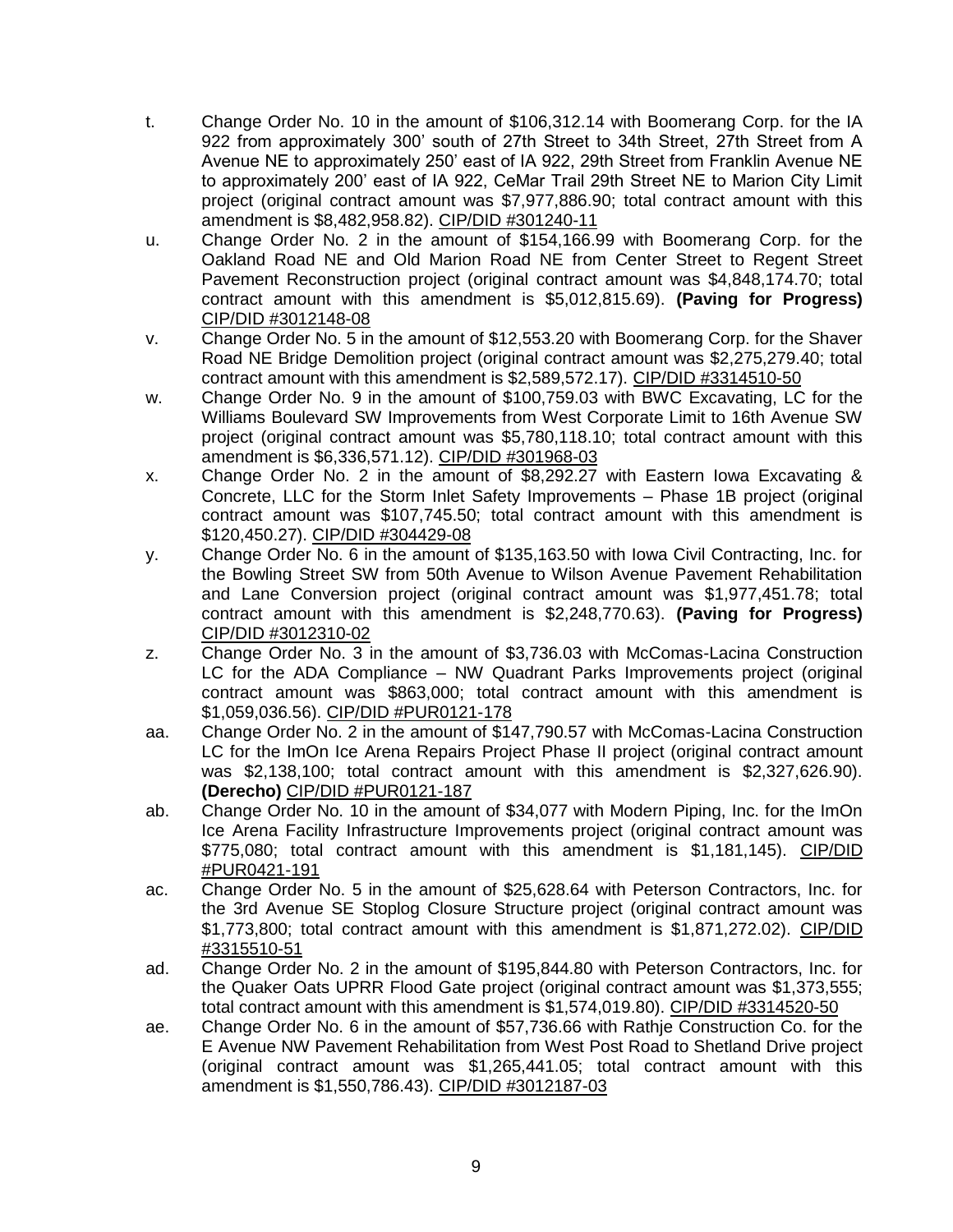- af. Change Order No. 2 in the amount of \$200,149.57 with Rathje Construction Co. for the J Avenue Water Treatment Plant Site Improvements project (original contract amount was \$947,548; total contract amount with this amendment is \$1,312,086.67). CIP/DID #6250056-03
- ag. Change Order No. 13 in the amount of \$3,607.48 with Rathje Construction Co. for the O Avenue NW Improvements Phase II & III from Edgewood Road NW to 16th Street NW project (original contract amount was \$8,571,345.88; total contract amount with this amendment is \$9,127,129.36). **(Paving for Progress)** CIP/DID #3012121-03
- ah. Change Order No. 6 in the amount of \$170,167.58 with Rinderknecht Associates, Inc. for the Floodwall/McGrath Amphitheater Restroom and Storage Building project (original contract amount was \$4,196,997.59; total contract amount with this amendment is \$4,435,796.64). CIP/DID #3312530-30
- ai. Change Order No. 3 in the amount of \$300,597.28 with Tschiggfrie Excavating Co. for the 2020 Bridge Repair project (original contract amount was \$404,402.75; total contract amount with this amendment is \$722,688.03). CIP/DID #305141-01
- aj. Change Order No. 3 in the amount of \$39,801.85 with WRH, Inc. for the Bowling Street SW Gatewell project (original contract amount was \$1,749,513; total contract amount with this amendment is \$1,809,795.85). CIP/DID #3313530-60
- ak. Change Order No. 23 in the amount of \$138,461.96 with WRH, Inc. for the Quaker Oats Flood Control System project (original contract amount was \$14,450,000; total contract amount with this amendment is \$17,004,239.17). CIP/DID #3314520-30
- al. Partial final payment in the amount of \$150,000 to Peterson Contractors, Inc. for the Czech Village Levee & Gatewells – 16th Avenue SW to Bowling Street SW project (original contract amount was \$4,719,031.25; final contract amount is \$5,205,716.42). CIP/DID #3313530-21
- am. Payment to Abode Construction Inc. in the amount of \$5,613.60 to release a surety in connection with Crescent View Fourth Addition. CIP/DID #FLPT-007026-2013
- an. Memorandum of Understanding with the Iowa Department of Natural Resources for the Cedar Lake Water Quality Improvement project. CIP/DID #3314100-00
- ao. Memorandum of Understanding with the Iowa Balance of State Continuum of Care for the use of Emergency Housing Vouchers received through the U.S. Department of Housing and Urban Development. CIP/DID #PHA-0001-2021
- ap. Joint Agreement with the City of Anamosa consenting to the use of tax increment financing in connection with a business relocation. CIP/DID #CM-0002-2021
- aq. Memorandum of Agreement in the amount of \$75,000 with the Cedar Rapids Metro Economic Alliance for economic development and technical assistance services through June 30, 2023. CIP/DID #CM002-16
- ar. Memorandum of Agreement in the amount of \$60,000 with The District (Czech Village/New Bohemia Main Street) for economic development and technical assistance services through June 30, 2023. CIP/DID #OB421344
- as. Memorandum of Agreement in the amount of \$150,000 with the Entrepreneurial Development Center for economic development and technical assistance services through June 30, 2023. CIP/DID #OB487471
- at. Memorandum of Agreement in the amount of \$75,000 with the Kirkwood Small Business Development Center for economic development and technical assistance services through June 30, 2023. CIP/DID #CM003-15
- au. Memorandum of Agreement in the amount of \$50,000 with the New Bohemian Innovation Collaborative for economic development and technical assistance services through June 30, 2023. CIP/DID #CM006-17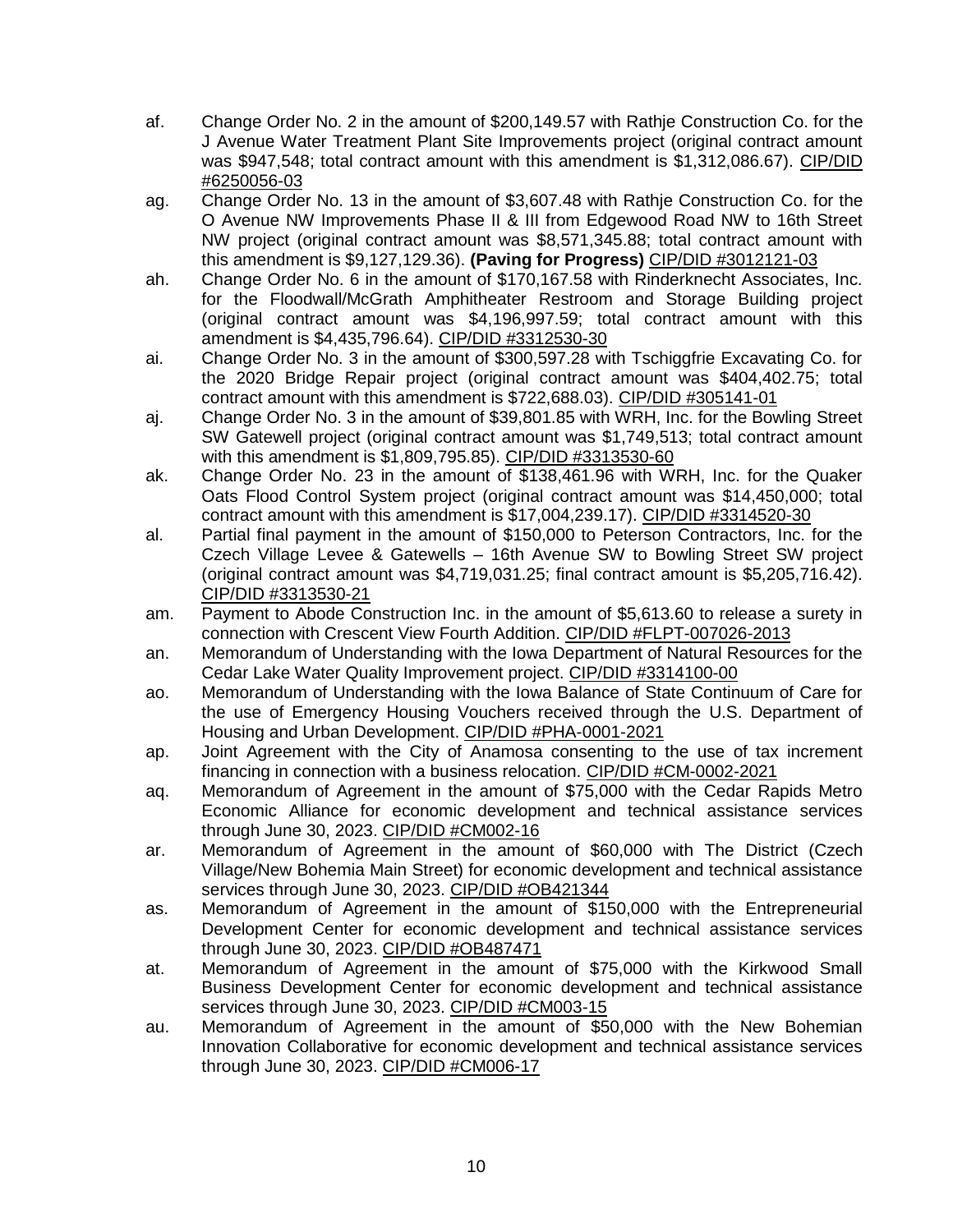- av. Memorandum of Agreement in the amount of \$100,000 with Urban Dreams to create and implement workforce-training programs through June 30, 2022. CIP/DID #CM008- 20
- aw. Amendment to the Economic Development Assistance Contract with the Iowa Economic Development Authority and CellSite Solutions, LLC for the acquisition and renovation of a facility at 4150 C Street SW. CIP/DID #TIF-0038-2019
- ax. Option to Purchase Agreement with Gutschmidt Properties, Inc. for the redevelopment of City-owned properties at 1000, 1006 and 1216 Ellis Boulevard NW and 1001 and 1003 8th Street NW. CIP/DID #DISP-0035-2020
- ay. Amendment to the Option to Purchase Real Estate Agreement with SK Investments, LLC, for property at 1500 2nd Avenue SE, extending the agreement through September 18, 2021. CIP/DID #CDBG-CV-FY19
- az. Amending Resolution No. 0774-05-21 to include the Total Acquisition Purchase Agreement in the amount of \$84,000 with the estate of Patricia Koehn for real property at 604 Penn Avenue NW in connection with the Cedar River Flood Control System project. CIP/DID #3311200-00
- ba. Total Acquisition Purchase Agreement in the amount of \$2,250 and accepting a Warranty Deed from Qwest Corporation for real property at 595 80th Street NW in connection with the 80th Street South of E Avenue NW Sanitary Sewer Extension project. CIP/DID #6550072-00
- bb. Accepting a Warranty Deed for the dedication of street right-of-way along the south side of Blairs Ferry Road NE from Beaton Holding Company, L.C. CIP/DID #FLPT-022145-2015
- bc. Accepting a Corrective Warranty Deed from Cargill, Inc. for vacant property (Lot 1) located west of Blakely Boulevard SE, south of Otis Avenue SE and north of the Union Pacific Railroad. CIP/DID #PRD-024633-2017
- bd. Purchase Agreement in the amount of \$7,965 and accepting a Warranty Deed from Kanprop Shaver, LLC for land at 889 Shaver Road NE in connection with the Cedar River Flood Risk Management Project – Reach 1 – Lower McLoud (Alliant) Levee project. CIP/DID #3314200-00
- be. Accepting a Warranty Deed and a Temporary Grading Easement for Construction from Knutson, LLC for land at 525 Valor Way SW in connection with the Floodwall/McGrath Amphitheater Restroom and Storage Building project. CIP/DID #3312200-00
- bf. Special Warranty Deed to LTRI LLC for the disposition of 1106, 1108, 1110 and 1116 6th Street NW; 606 and 610 J Avenue NW; and 1111, 1113 and vacant land along Ellis Boulevard NW. CIP/DID #PRD-031127-2020
- bg. Purchase Agreement in the amount of \$11,316 and accepting a Warranty Deed for right-of-way and a Temporary Grading Easement for Construction from Thompson Family Holdings, L.L.C. for land at 7820 6th Street SW in connection with the 6th Street SW from 76th Avenue to 2,000' South project. CIP/DID #301882-00
- bh. Agreement for Temporary Construction Easement in the amount of \$60 with Edith Chase for land at 354 Rockford Road SW in connection with the 8th Avenue SW from 15th Street to Rockford Road Reconstruction and Water Main Improvements project. **(Paving for Progress)** CIP/DID #3012101-00
- bi. Agreements for Temporary Construction Easement with multiple owners and land in connection with the 15th Avenue SW from 4th Street to C Street Rehabilitation project. **(Paving for Progress)** CIP/DID #3012100-00
- bj. Purchase Agreement in the amount of \$50 with Goodwill Industries of the Heartland for tenant leasehold interest at 8200 6th Street SW in connection with the 6th Street SW from 76th Avenue to 2,000' South project. CIP/DID #301882-00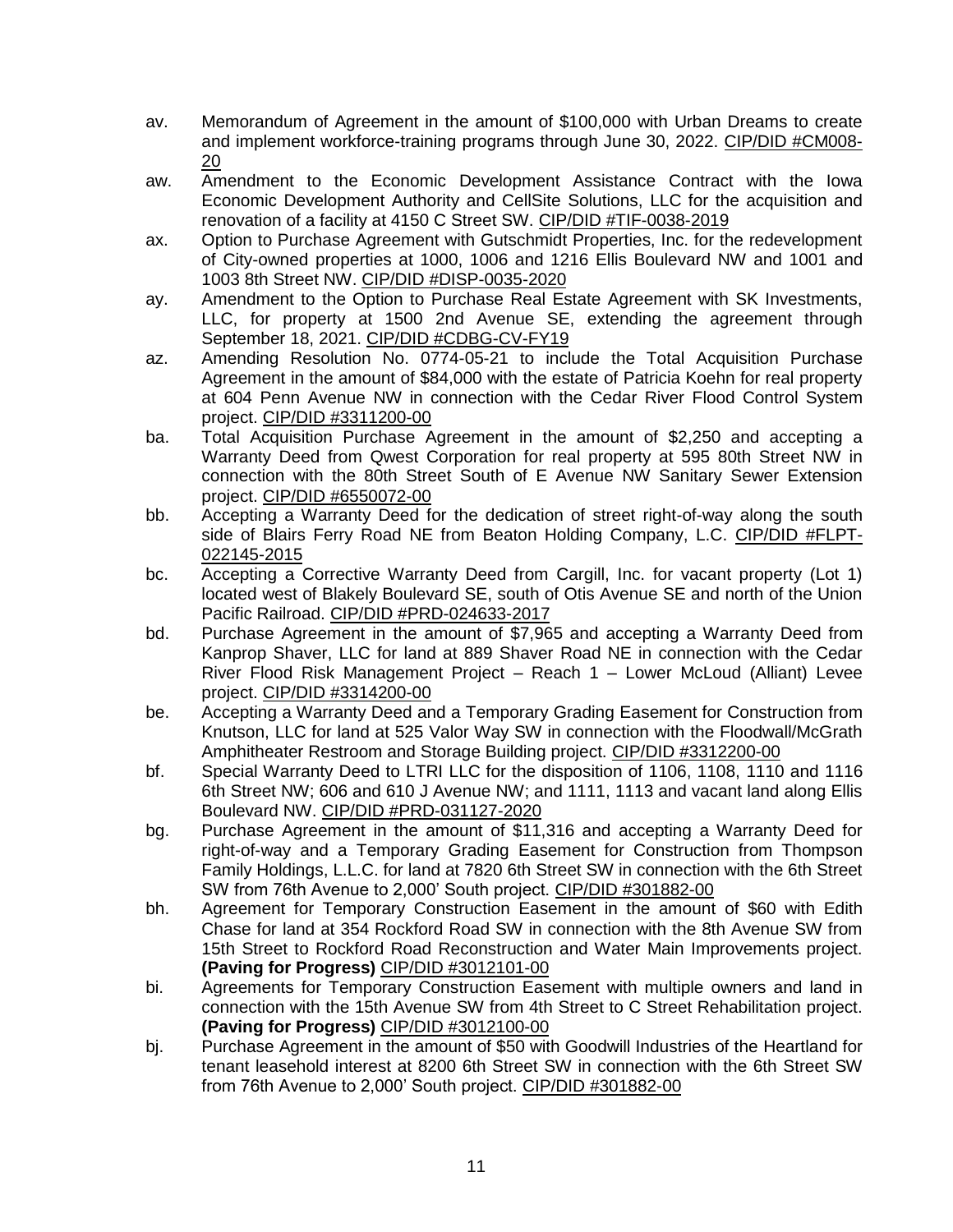- bk. Encroachment Agreement to permit the construction of a shed to encroach onto a landscape easement at 6419 Fox Run Drive SW as requested by Dennis and Micki Feldmann. CIP/DID #ENCR-009751-2021
- bl. Encroachment Agreement to permit the refacing of a sign to encroach onto a public utility, access, sanitary sewer, storm sewer and drainage easement at 4500 Wilson Avenue SW as requested by Fusion Incorporated. CIP/DID #ENCR-010758-2021
- bm. Encroachment Agreement to permit the refacing of a sign to encroach onto a public utility easement at 35 Miller Avenue SW as requested by JJ Nina, LLC. CIP/DID #ENCR-011029-2021
- bn. Encroachment Agreement to permit the construction of a parking lot to encroach onto a storm sewer and drainage easement at 4227 21st Avenue SW as requested by Union at Wiley, LP. CIP/DID #ENCR-008756-2021
- bo. Encroachment Agreement to permit the construction of 4-foot-high and 6-foot-high chain link fences to encroach onto a public utility and drainage easement at 4510 Leal Avenue NW as requested by Christopher and Airrianne Burns. CIP/DID #ENCR-010171-2021
- bp. Encroachment Agreement to permit the construction of a 4-foot-high chain link fence to encroach onto landscape easements at 2011 29th Street NW as requested by Caleb and Jillian Moser. CIP/DID #ENCR-011682-2021
- bq. Encroachment Agreement to permit the construction of a 6-foot-high solid fence to encroach onto a public utility easement at 2003 Cach Lane SW as requested by Caleb Slouha. CIP/DID #ENCR-010470-2021
- br. Encroachment Agreement to permit the construction of a 4-foot-high chain link fence to encroach onto a public utility easement at 7422 Pin Tail Drive NE as requested by Austin and Kelly Weems. CIP/DID #ENCR-010868-2021
- bs. Awarding and approving contract in the amount of \$1,142,000, bond and insurance of Tricon General Construction, Inc. for the J Avenue Water Treatment Plant Ammonia Storage System Improvements project. CIP/DID #6250101-03

## **REGULAR AGENDA**

- 39. Report on bids for the Derecho Sidewalk, Driveway and Miscellaneous Pavement Repair project (estimated cost is \$350,000) (Tim Mroch). CIP/DID #333085-01
	- a. Resolution awarding and approving contract in the amount of \$388,377, plus incentive up to \$14,000, bond and insurance of Possibilities Unlimited, LLC for the Derecho Sidewalk, Driveway and Miscellaneous Pavement Repair project.
- 40. Presentation and Resolution authorizing a Term Sheet with The Hub, LLC outlining preliminary terms for the redevelopment of the former Terex property at 916 16th Street SE (Caleb Mason). CIP/DID #TIF-0059-2021